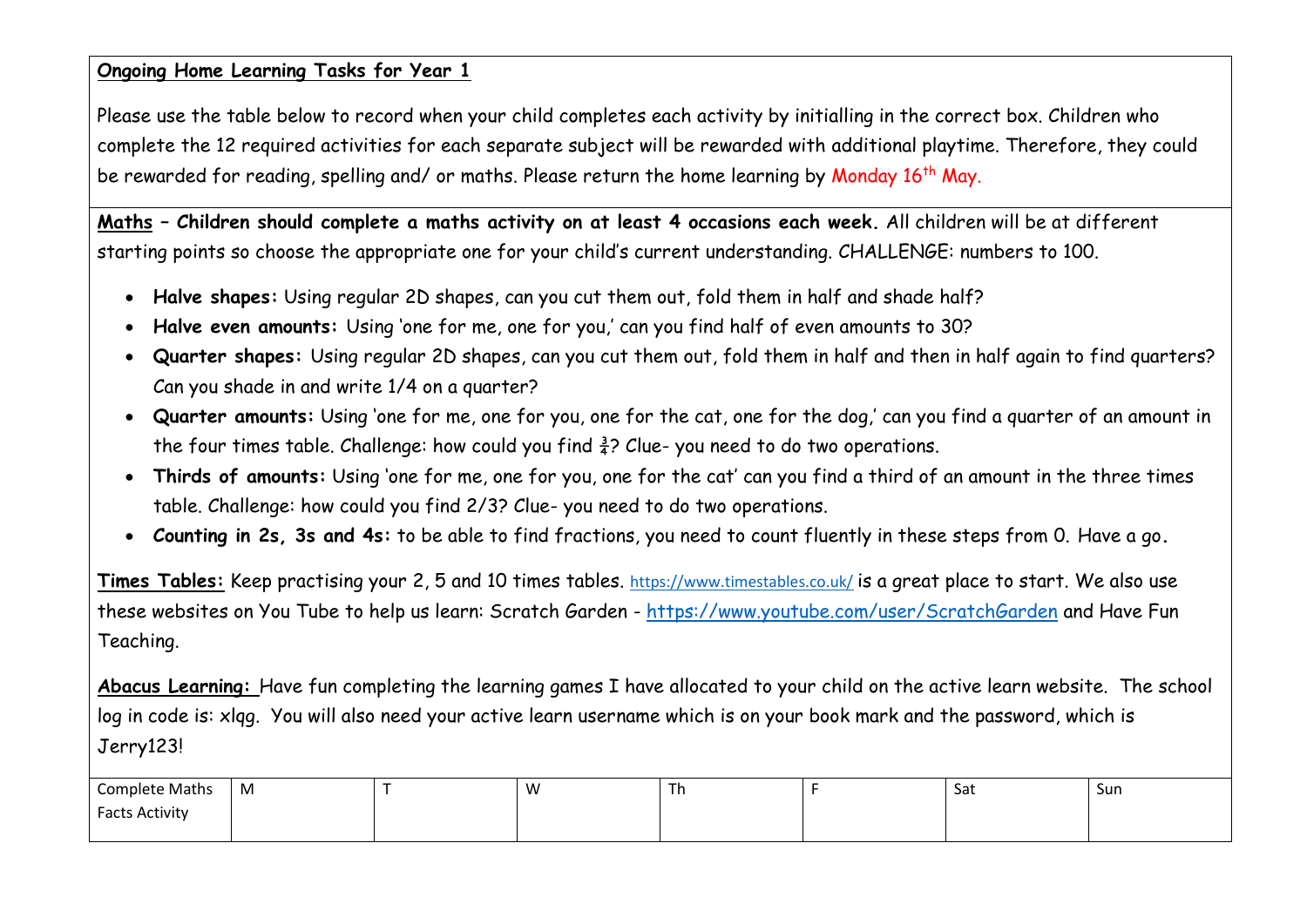| 25.04.22 |  |  |  |  |
|----------|--|--|--|--|
| 02.05.22 |  |  |  |  |
| 09.05.22 |  |  |  |  |

## **English- Reading**

• Read aloud and discuss your book with an adult using the questions in the back of your reading record and on your book mark, at least 4 times each week. Continue to complete your bookworm sheets for the Rivenhall Rainbow Reading Challenge.

- Complete your Fabulous Fluency Reading each week. Remember, you need to read it to at least five people (sheep and pets count) and get them to sign it. Don't forget to test your comprehension and answer the questions.
- Read your Library book.
- Practice recognising your blends and high frequency words in your flip cards, daily.

| Reading Aloud to $\Big $<br>an adult | M | W | Th | Sat | Sun |
|--------------------------------------|---|---|----|-----|-----|
|                                      |   |   |    |     |     |
|                                      |   |   |    |     |     |
| 25.04.22                             |   |   |    |     |     |
|                                      |   |   |    |     |     |
| 02.05.22                             |   |   |    |     |     |
|                                      |   |   |    |     |     |
| 09.05.22                             |   |   |    |     |     |
|                                      |   |   |    |     |     |

**English- Spelling - Complete a spelling task at least four times a week.**

• Practise the spellings on the national Year 1 common exception words list.

• Practise your weekly spellings. Can you put each word into a sentence? How many times can you write each word in 30 seconds? Can you put your spellings into rainbow colours? Can you spot the spellings in your reading books?

• Practice using the phonics blends: 'ew,' 'ue,' 'u-e,' 'oul,' 'aw' and 'au,' to spell words.

| Spelling practice   M |  | W | Th | Sat | Sun |
|-----------------------|--|---|----|-----|-----|
| 25.04.22              |  |   |    |     |     |
| 02.05.22              |  |   |    |     |     |